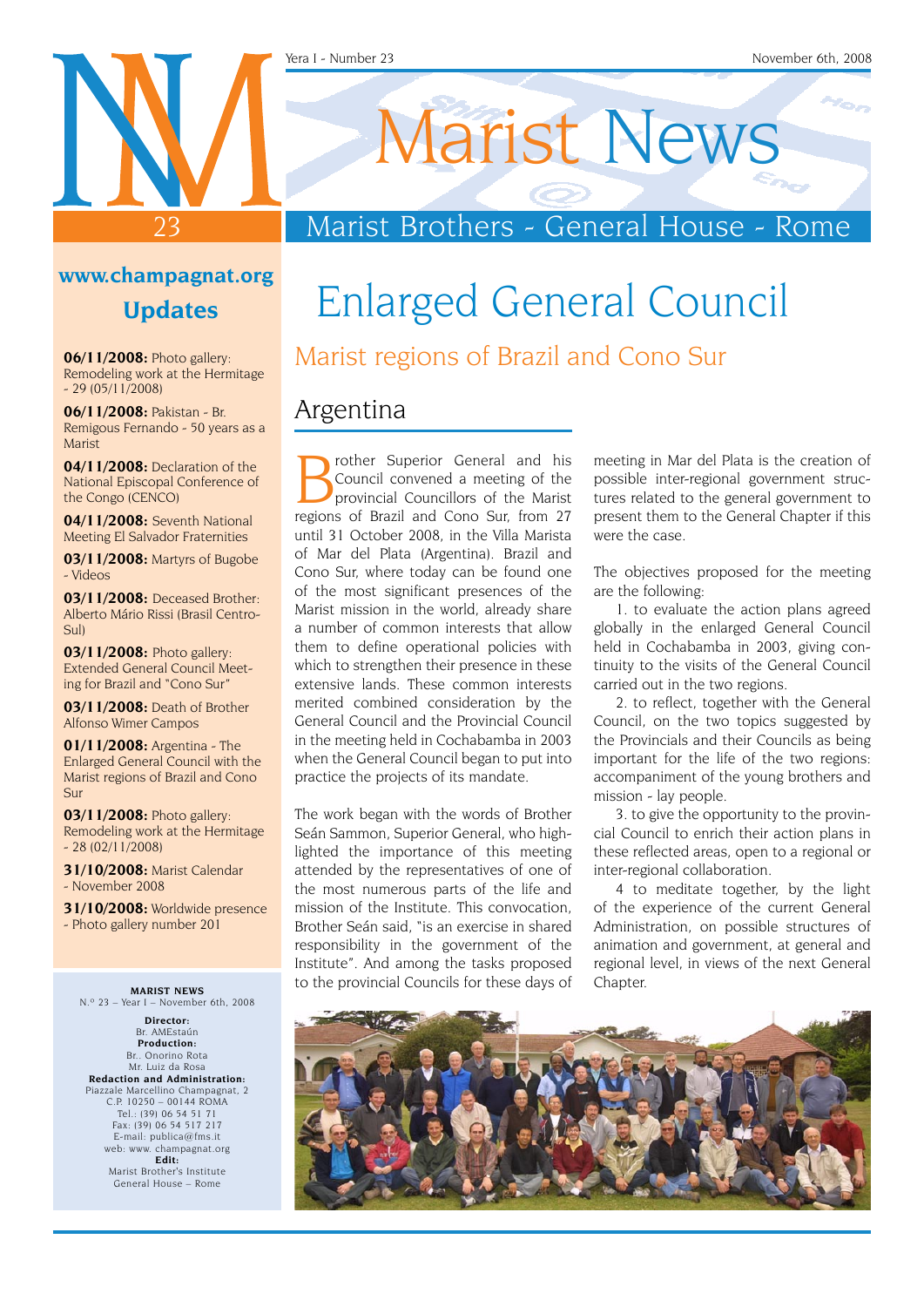# Suggestions involving regional and interregional collaboration

Enlarged General Council with the Marist regions of Brazil and Cono Sur

The work of the Enlarged General<br>
Council, carried out from 25 - 31<br>
October 2008 in Mar del Plata,<br>
concluded with a series of proposhe work of the Enlarged General Council, carried out from 25 - 31 October 2008 in Mar del Plata, als for regional and interregional collaboration in relation to animation and government, formation, mission and the laity.

#### **Animation and government**

The suggestions for collaboration regarding animation and government cover two aspects: one concerning general government and the other concerning the Region itself.

With regard to general government, the majority of Councillors in this region proposed the creation, at the next General Chapter, of "regional General Councillors"; that is to say, a member of the General Council in charge of a specific region, even living in that particular region.

Concerning government and animation with regard to the Region, it was suggested that the regional General Councillors, with the Provincials, should evaluate the collective needs of the Region and generate processes and appropriate structures to deal with such needs. They also expressed a desire for a revision of existing structures, to provide greater coordination: CIAP, continental Commissions, Subcommittees, Enlarged General Council, Bureaus, etc.

On the other hand, it was considered most opportune to continue with the meetings of the Enlarged General Council. The need was also pointed out for favouring greater communication, information and exchange between the provinces of the Region and greater correspondence among the bureaus of the General Administration, of the Region and of the Province.

#### **Formation**

With regard to formation, Brazil demonstrated the wish to explore the possibility of moving towards a shared novitiate, as well as carrying out a study to harmonize the formation plans of the Scholasticates. Cono Sur, on the other hand, already has a shared Novitiate and will study the possibility of also having a Scholasticate for that region.

The Assembly approved the creation of a study commission, consisting of a member of each Administrative Unit, to carry out proposals concerning the formation of the young brothers from Brazil and Cono Sur. This commission will present its conclusions to the representatives of these regions during the next meeting of CIAP.

#### **Mission and the laity**

With regard to mission and the laity, the most significant thing is the continuity of the processes of combined formation for brothers and lay people which began in Quito. Both Brazil and Cono Sur have already decided on the necessary procedures to guarantee that continuity.

On the other hand, a series of ideals have been suggested: to make viable the features suggested by the Network of Marist Apostolic Spirituality for each province; to encourage mutual help in the combined formation of brothers



and lay people, taking advantage of the annual provincial meetings in Cono Sur; to develop a project of formation for brothers and lay people on Marist Patrimony; to extend the areas of mission and solidarity in each Province with the possibility of some interchange of brothers and lay people.

#### **Close**

Brother Seán Sammon, Superior General closed the meeting by inviting the Provincial Council to encourage, from the early years of formation, internationality and interculturality and to continue to consolidate the processes, which are already in place, of shared mission. He congratulated the Provincial Council for the support they give to the General Administration both with brothers and finance. On behalf of the General Council he thanked Bro. Demetrio Espinosa, Provincial of Cruz del Sur, for the welcome and hospitality extended to them in the course of these days. And with simple words he recognized the valuable contributions that have been made during his generalship, as well as the mistakes made, for which he humbly asked their forgiveness. He concluded by encouraging the brothers to follow Jesus with enthusiasm, in the style of Mary.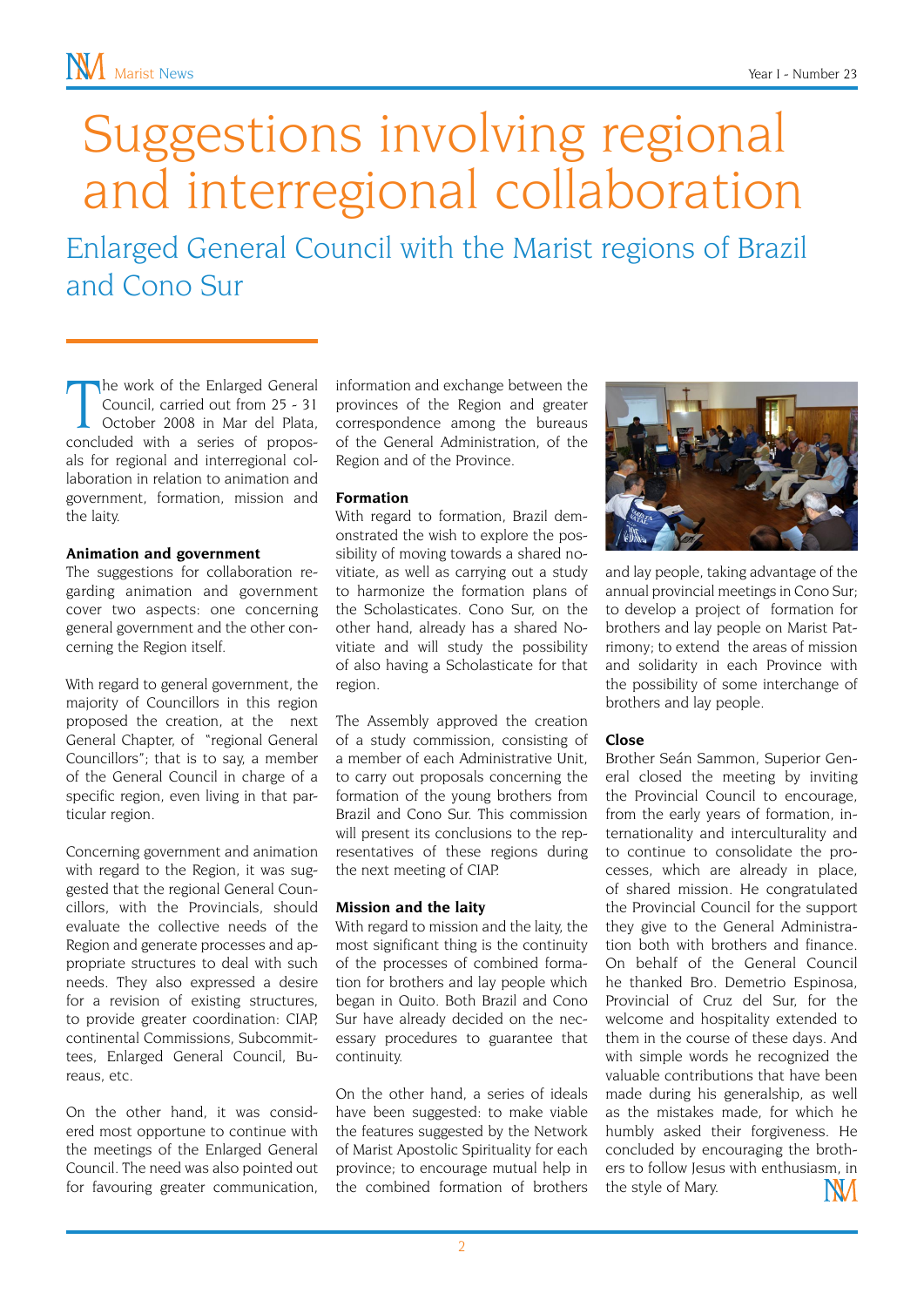### **VII National Meeting Fraternities**

**El Salvador**

**CEP 14-5, 2008** the se-<br>
venth National Meeting of El<br>
Salvador Fraternities took pla-<br>
ce in the confines of the « Hermitage. » n October 4-5, 2008 the seventh National Meeting of El Salvador Fraternities took pla-Eighty-four people were present among whom, besides the Fraternity members themselves, were the Marist Brothers who are their advisors. The desire of the El Salvador Fraternities to gather at least once a year - and the necessity to do so - have become ever clearer. Doing so gives the membership several important opportunities: the chance to experience the heartfelt support they need amongst themselves; a moment for strengthening their shared apostolates; a response to their aspiration of advancing in Christian spirituality along the Marist pathway.

Focusing upon one main topic, viz., "New Hearts for a New World," the meeting took as its general goal: "To respond courageously to the challenges which today's Church places before us, while assessing the commitments made at national and Province levels and bringing the commitments into reality." The goal generated two themes: The experiences which followed upon the national and Province meetings which have taken place in the past; A study of the concluding statements which appear in the Mendes documents.

The El Salvador Fraternities responded to the invitations made by (a) the recent VI National Meeting and (b) the VII Province Meeting of 2006. As their response to the invitations, the Fraternities aim to go beyond the hedonist climate of our society, its anomie, its indifference.



## Br. Alfonso Wimer Campos (Br. Teresiano)

Councilor General under Brother Basilio Rueda

\*1916 +2008

rother Alfonso has left us to meet his heavenly Father. Having heard the news, a fair number of Brothers in the Province (México Central) may have realized, I feel, that they really new quite little about the life of this well beloved figure. And nothing strange about that since of his seventy-five years of religious life, Poncho spent more than fifty outside his native land. Brother Alfonso was a man of action, an initiator, one who welcomed challenges. The Lord had blessed him with a gift for languages and a generous spirit of adaptability. As a result he was able to fulfill in admirable fashion varied kinds of tasks on behalf of the Marist Brothers, the Institute he loved.

His apostolates included: teacher in Guadalajara and in the United Status, assistant Master of the Second Novitiate in Grugliasco, assistant to the Econome General. In the last posting, he was entrusted with the supervision the final stages of the Generalate construction. Since Alfonso was a faithful son of the humble vicar of La Valla, only a few people know that it was he who coordinated the work on the interior of the beautiful main chapel at Rome headquarters. Later, he was General Councilor during Brother Basilio's first term, and then twenty years a missionary in Korea.

Some used to ask me, "What did Wimer do, given that he was already sixty-two when he went to Korea?" Well, the first thing was to become a child again, pick up his school text and notebook and go to classes in order to learn Korean. Besides, even if his age was not the most appropriate for learning an Asian language, thanks to his gift for language, he made great linguistic strides which proved to be useful in his missionary work in the Land of the Morning Calm.

Alfonso was professor at the Foreign Language University in Seoul (in the departments of both Spanish and English); leader of university groups practicing English, French and Spanish; coordinator of the Spanish-language translators at the l988 Olympics in Seoul; leader of the young people's prayer group called Maranatha which over the years met each Saturday at the Marist Brothers Pastoral Center in Seoul; District Superior for three years; econome.

The experience acquired working with the Econome General, gave Alfonso the chance to establish excellent relationship with missionary support agencies in Europe. As a result, he obtained significant help for the construction of our novitiate in Suwon and the enlargement of the rehabilitation center for lepers in the Andong diocese. Even the contemplative Dominican Sisters found financing for their convent with Brother Wi-mer's help. And the list goes on….

And as the passing of the years can bring new richness, our cosmopolitan Alfonso found new strengths and his life grew more deeply in a deep, intimate bond with the Savior and the Blessed Virgin. He would spend many hours in adoration before the Blessed Sacrament and in spiritual reading. He found his way to the chapel three times a day. He would place in his shirt pocket a small container with a consecrated Host and in this way he was able to be in continuous union with God. And we must not fail to mention his nine rosaries daily.

Hno. Enrique Ruiz Pérez - México

**NM**